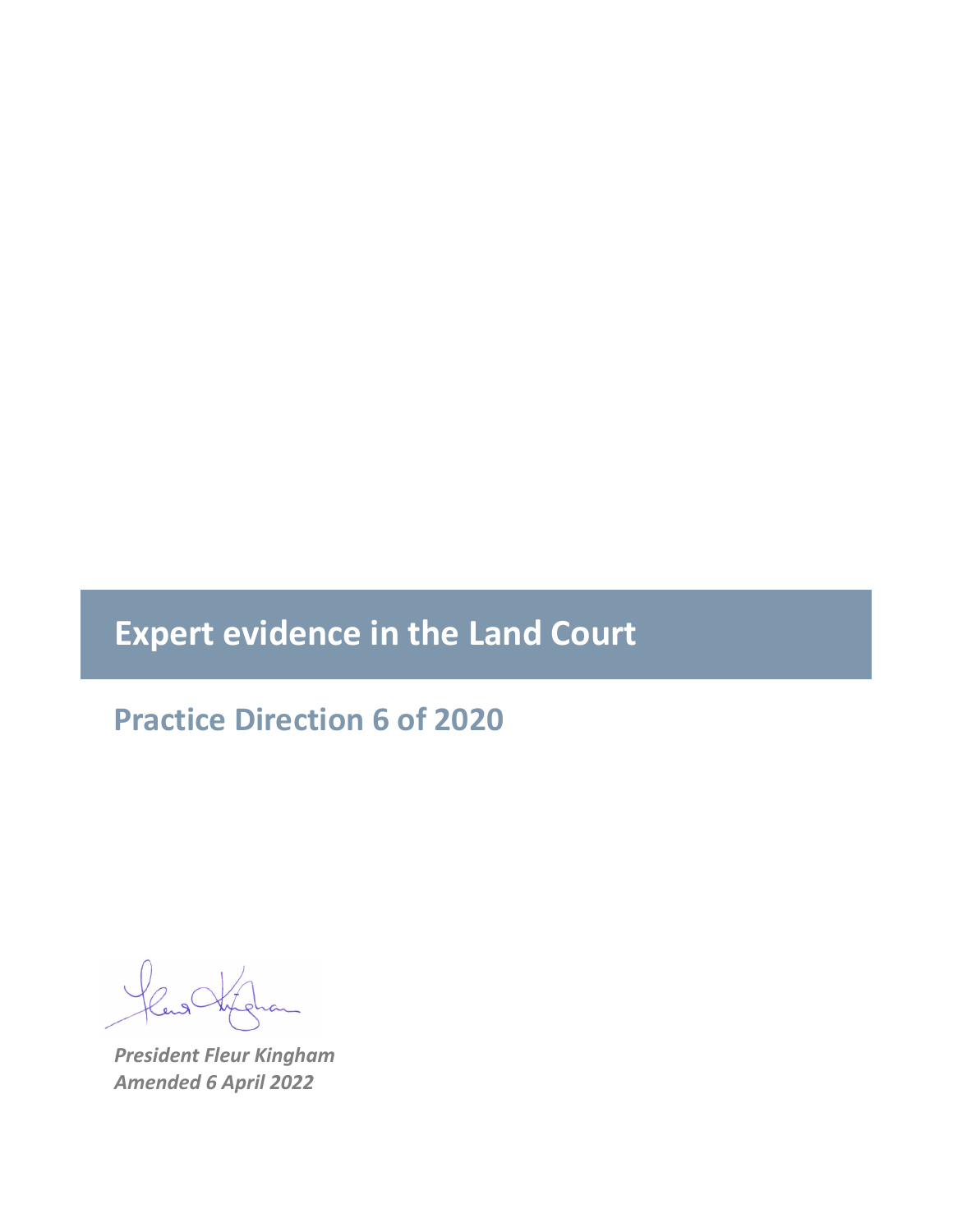# TABLE OF CONTENTS

### Table of Contents

| Communications between expert witnesses and the parties or other expert witnesses _________________ 17 |  |
|--------------------------------------------------------------------------------------------------------|--|
|                                                                                                        |  |
|                                                                                                        |  |
|                                                                                                        |  |
|                                                                                                        |  |
|                                                                                                        |  |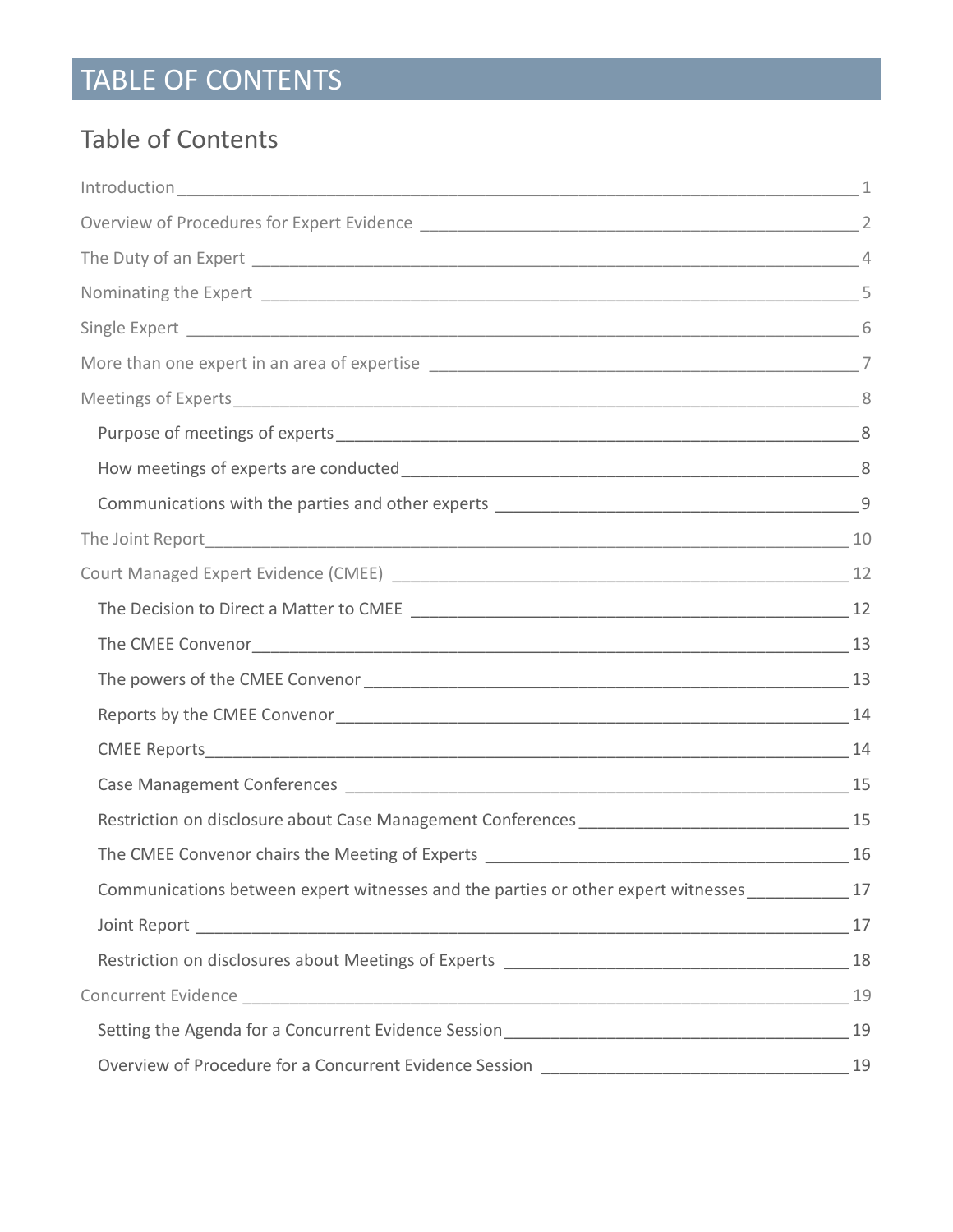### INTRODUCTION

### <span id="page-2-0"></span>Introduction

- 1. This Practice Direction–
	- a) provides an overview of the procedures for expert evidence in the Land Court
	- b) explains the duties of experts and the parties who instruct them
	- c) outlines the Court's expectations of experts giving evidence in the Land Court
	- d) repeals and replaces Practice Directions 2 of 2017 and 3 of 2018 and the Guidelines for Expert Evidence in the Land Court.
- 2. An expert is a person who would, if called as a witness in a proceeding, be qualified to give opinion evidence as an expert witness in relation to the issue.<sup>[1](#page-2-1)</sup>
- 3. An expert assists the Court on matters of a technical and specialist nature by providing their objective and impartial opinion, drawing on their knowledge and experience. The Court expects experts to be independent, impartial, well informed, to observe the limits of their expertise, and to comply with the requirements of the Land Court Rules.<sup>[2](#page-2-2)</sup>
- 4. A person who is:
	- a) a party to the case; or
	- b) a person whose conduct is in issue in the case;

is not an expert even if they possess the relevant expertise.

5. Notwithstanding paragraph 4, if a public entity is a party to the case, it may nominate a qualified person in its employ to be an expert, provided the nominee confirms they understand and will comply with their duty to the Court.

#### *Example-*

*The Valuer-General may nominate a valuer in the State Valuation Service as their expert in a land valuation appeal.*

<span id="page-2-1"></span><sup>1</sup> *Land Court Rules 2022* r 16.

<span id="page-2-2"></span> $2$  Ibid r 20(3).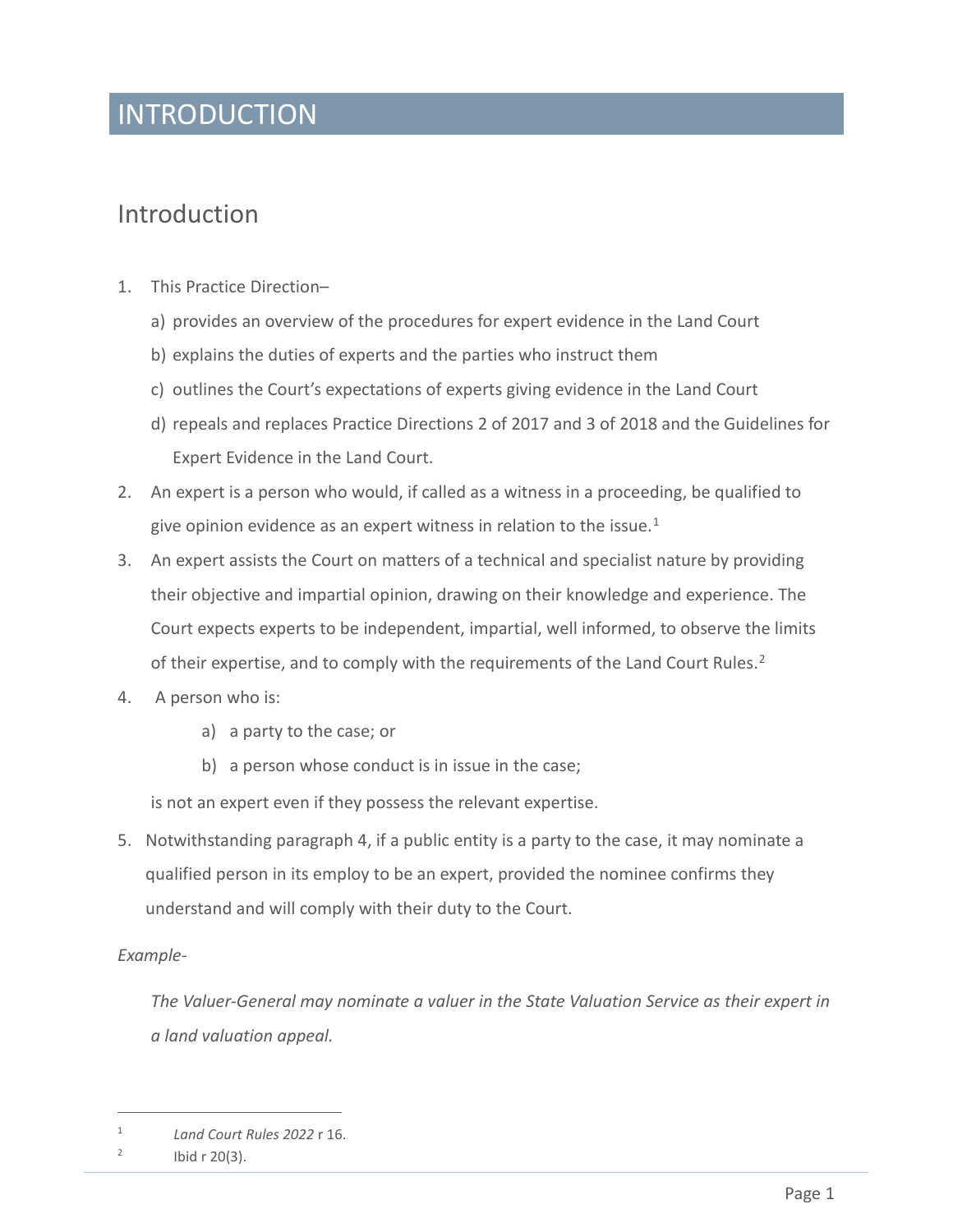### OVERVIEW OF PROCEDURES FOR EXPERT EVIDENCE

### <span id="page-3-0"></span>Overview of Procedures for Expert Evidence

- 6. The Court's objective is to make timely, efficient, fair, and effective use of expert evidence. It will make directions on a case-by-case basis, taking into account the resources and preferences of the parties, and the nature, scope, and complexity of the issues in the case.
- 7. The procedures for expert evidence involve the following steps–
	- a) The parties identify the issues for the hearing;
	- b) The parties nominate their experts;
	- c) The Court decides what procedure will apply, in consultation with the parties;
	- d) The parties brief the experts;
	- e) If only one party nominates an expert on an issue, the expert will produce a report;
	- f) If more than one party engages an expert on one or more issues, those experts will attend a meeting of experts and produce a joint report.<sup>[3](#page-3-1)</sup>
- 8. If a party contends an expert nominated by another party is not qualified to give expert opinion evidence, they must notify all parties and the Court, as soon as practicable, so that the question can be dealt with as a preliminary matter.
- 9. The Court's directions for expert evidence may include directions that<sup>[4](#page-3-2)</sup>
	- a) fix the number of experts who may be called to give evidence on a particular issue or for a particular area of expertise;
	- b) limit the issues on which expert evidence may be led;
	- c) limit the number of reports an expert may file;
	- d) settle the issues or questions the experts must address;
	- e) schedule meetings of experts;
	- f) set dates for filing and service of experts' reports;
	- g) direct the case to Court Managed Expert Evidence (CMEE);

<span id="page-3-2"></span><span id="page-3-1"></span><sup>3</sup> Ibid Part 3 Division 5 Subdivision 3.

<sup>4</sup> *Land Court Rules 2000* r 19; *Land Court Act 2000* s 22; [Land Court Model Directions.](https://www.courts.qld.gov.au/__data/assets/pdf_file/0018/555012/Model-Directions-Version-2.2.pdf)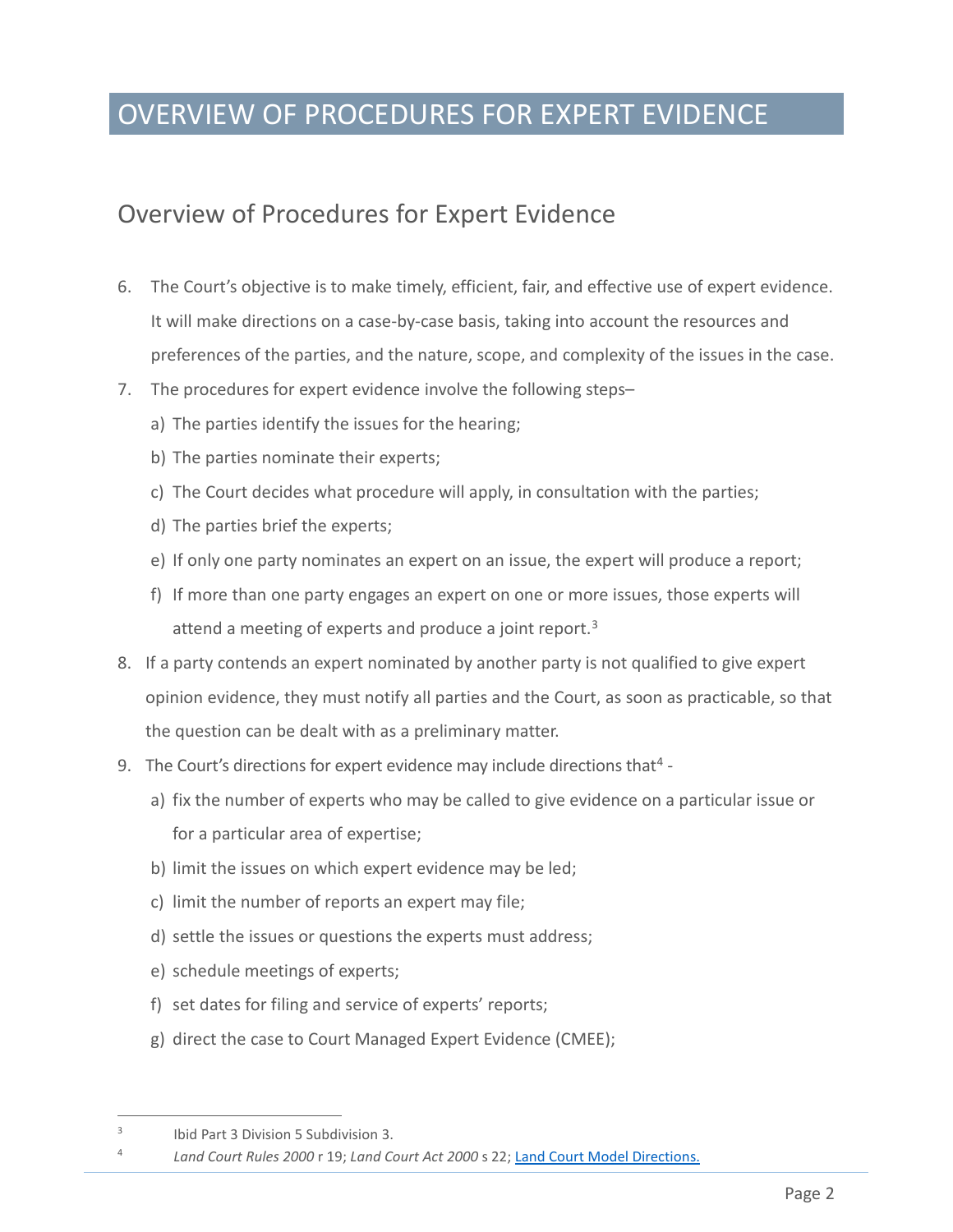# OVERVIEW OF PROCEDURES FOR EXPERT EVIDENCE

h) fix how and when experts will give oral evidence.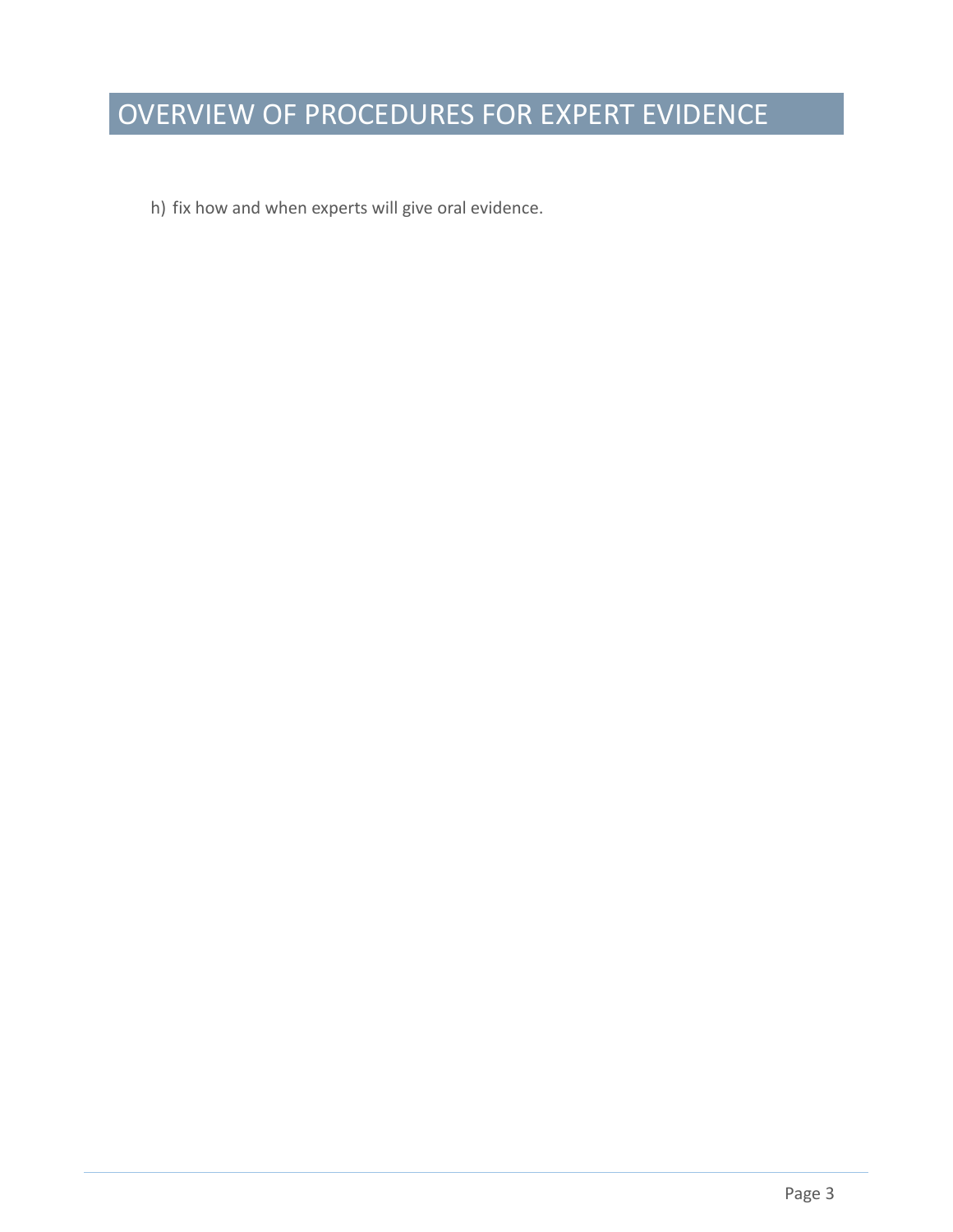### THE DUTY OF AN EXPERT

### <span id="page-5-0"></span>The Duty of an Expert

- 10. The primary duty of an expert is to assist the Court. This duty overrides any obligation an expert may have to any party, any person who engaged the expert to give evidence, or any person paying their fee or expenses.<sup>[5](#page-5-1)</sup> An expert must not accept (and a person must not give) instructions to give any particular evidence or opinion about the evidence. [6](#page-5-2)
- 11. Experts must also–
	- a) understand and comply with their duty to assist the Court;
	- b) refrain from acting as an advocate for a party;
	- c) comply with the Court's directions;
	- d) read the *Land Court Rules 2022* ('Rules') and this Practice Direction;
	- e) know what issues they are being asked to consider;
	- f) identify if they need further information or instruction in order to give their opinion;
	- g) confine their opinion and their evidence to the issues relevant to their area of expertise;
	- h) expose the facts, assumptions, methodology, and reasoning that supports their opinion;
	- i) fully engage in a meeting of experts, if required;
	- j) ensure their contribution to a joint report, if required, complies with this Practice Direction; and
	- k) be prepared to change, qualify, or revise their opinion where necessary and where the evidence no longer supports their opinion;
	- l) if they change an opinion expressed in a report filed with the Court, explain what factors or information resulted in that change of opinion.

<span id="page-5-1"></span><sup>5</sup> *Land Court Rules 2022* r 20. The Land Court expects an expert to fully understand and comply with their duty to the Court. The President of the Court of Appeal has explained the full extent of that duty – "This duty may require a level of candour and voluntary disclosure on the part of an expert witness that might involve prejudicing the case of the party that called the expert witness." (*Alliance Insurance Limited v Mashaghati* [2017] QCA 127 [90]).

<span id="page-5-2"></span><sup>6</sup> *Land Court Rules 2022* r 21(2).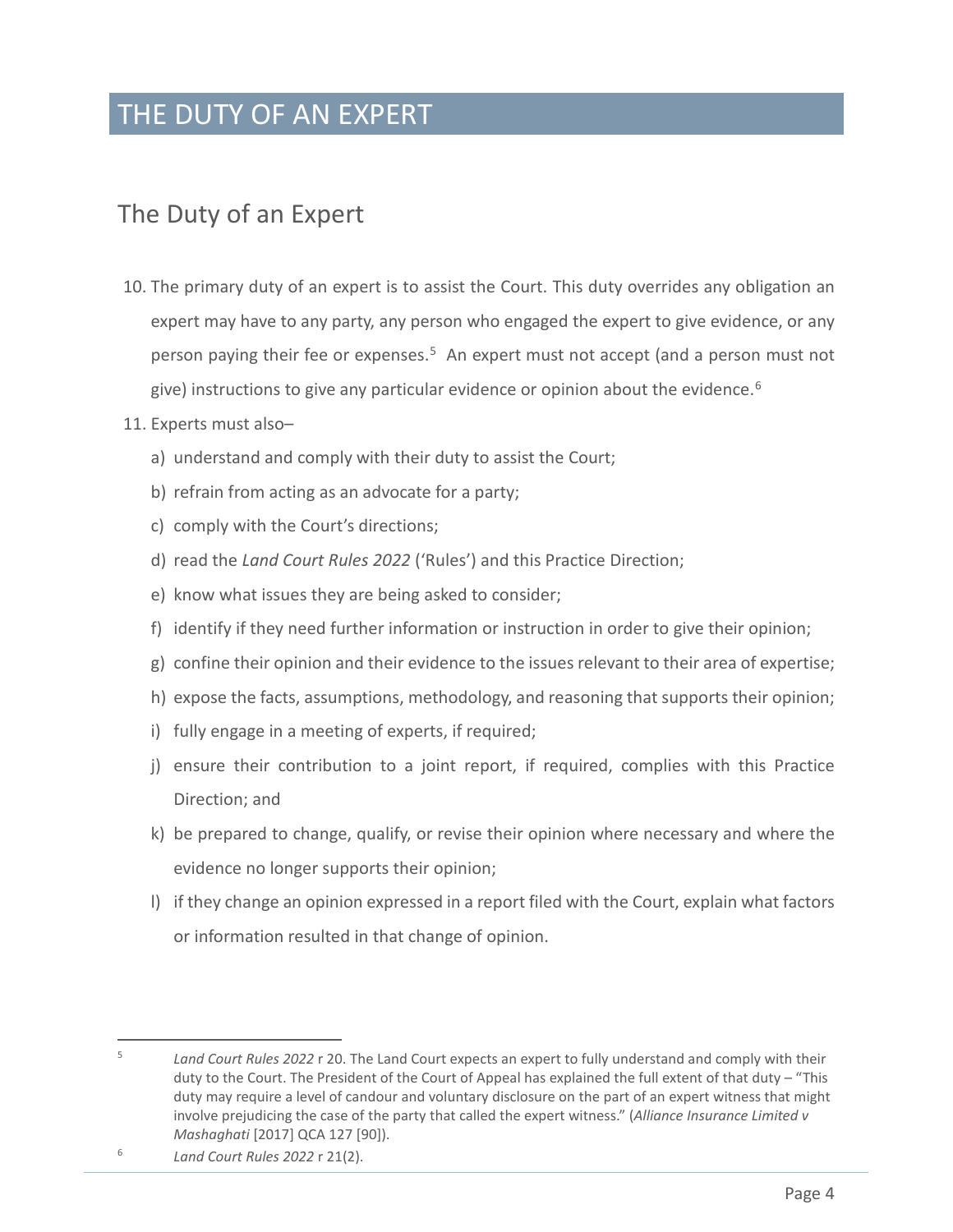# NOMINATING THE EXPERT

### <span id="page-6-0"></span>Nominating the Expert

- 12. The Court requires each party to identify their case in enough detail to allow any other party to understand the case made against them or the case they must prepare to meet.
- 13. Once the issues are identified, the parties must file and serve on any other party a written notice of the experts they intend to engage for the hearing.
- 14. Unless granted leave by the Court, a party cannot engage more than one expert for each area of expertise.
- 15. The notice must include, for each expert nominated–
	- a) the name of the expert;
	- b) the contact details of the expert;
	- c) their discipline or area of expertise;
	- d) a short statement of each specific issue or assertion the expert will address; and
	- e) confirmation the expert can take part fully, properly, and promptly in the Court process.
- 16. Parties should consider asking an expert they intend to nominate to identify whether they require evidence from an expert with another area of expertise in order to express their opinion.

#### *Example–*

*In a land valuation appeal or a claim for compensation for resumption of land, a valuer may need advice from other experts, such as town planners and quantity surveyors, to provide an opinion in the case.*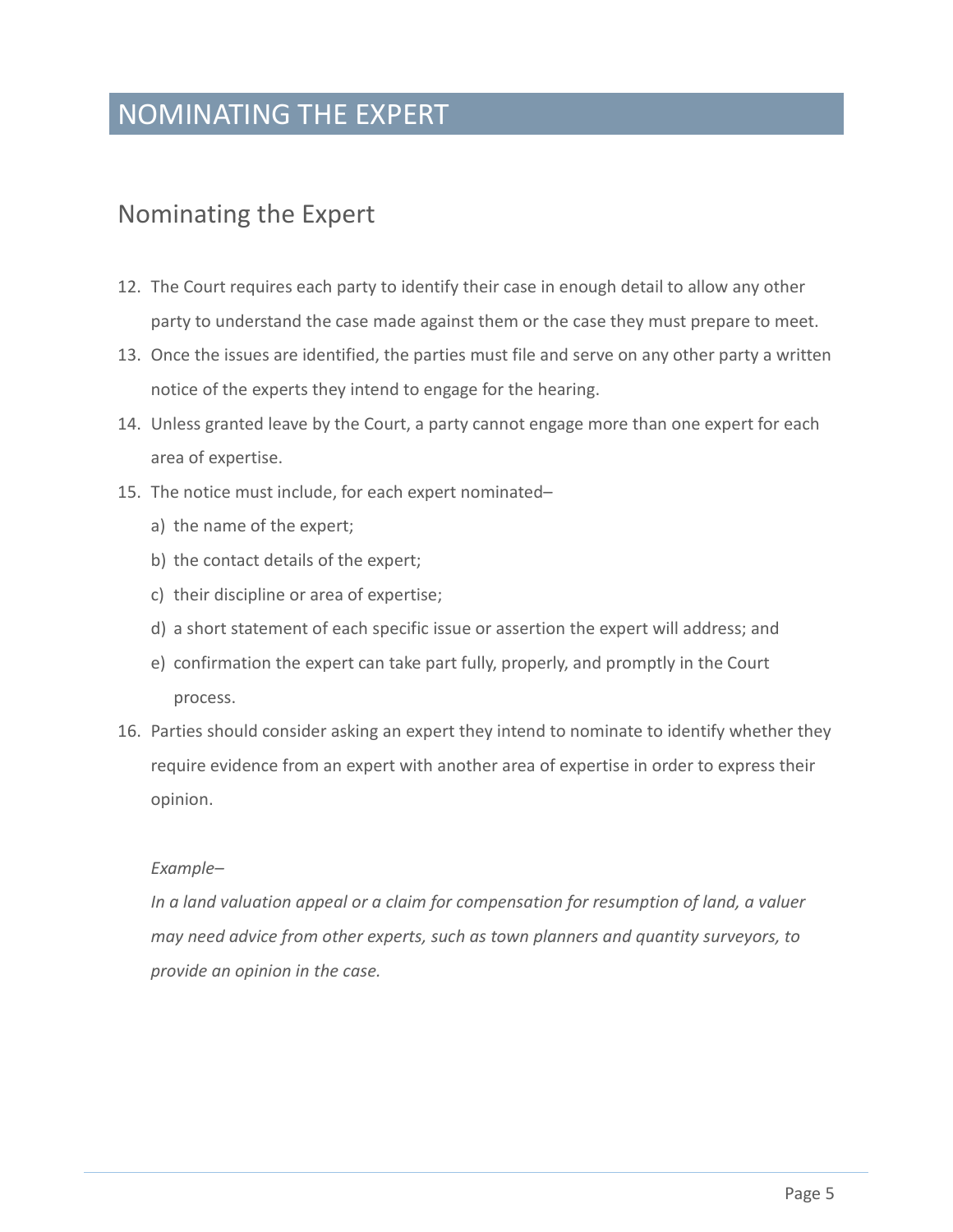## SINGLE EXPERT

### <span id="page-7-0"></span>Single Expert

- 17. If only one party nominates an expert in an area of expertise, that party must brief the expert. The brief must contain<sup>[7](#page-7-1)</sup> –
	- a) copies of any orders that involve that expert;
	- b) notice of the issues in dispute relevant to that expert's area of expertise;
	- c) enough information and opportunity to investigate the facts in relation to the issues in dispute; and
	- d) this Practice Direction.
- 18. The filed report from that expert–
	- a) must comply with the requirements of the Rules; and
	- b) will be the evidence in chief of the expert at the hearing unless the Court orders otherwise.[8](#page-7-2)

<span id="page-7-1"></span> $7$  Ibid r 21(1)(b).

<span id="page-7-2"></span><sup>8</sup> Ibid r 29.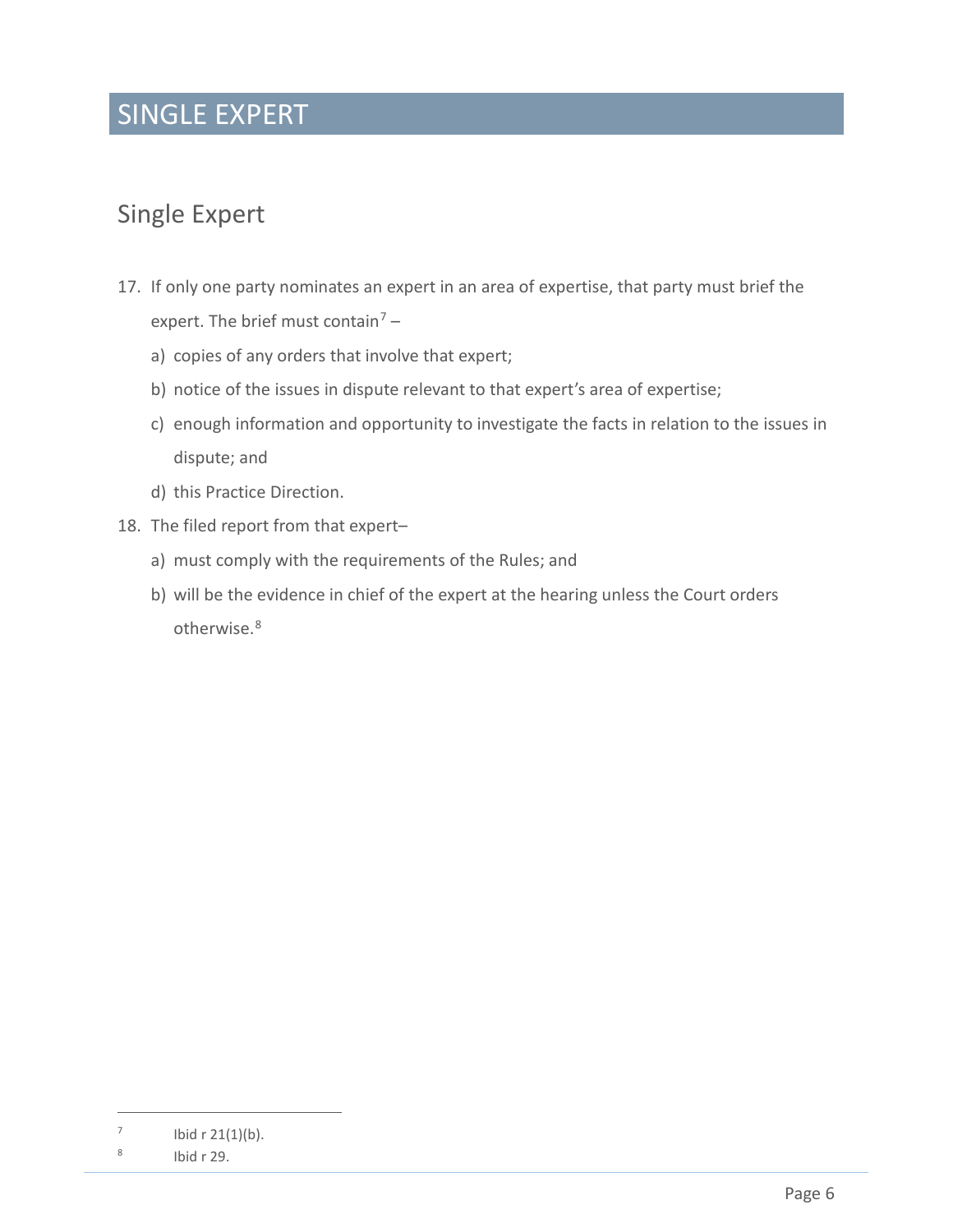## MORE THAN ONE EXPERT IN AN AREA OF EXPERTISE

### <span id="page-8-0"></span>More than one expert in an area of expertise

- 19. If more than one party nominates an expert in an area of expertise, unless otherwise ordered, the parties must provide a consolidated brief of instructions to all those experts that $-9$  $-9$ 
	- a) contains the material in paragraph 17;
	- b) identifies any issues that any party considers the experts need to address; and
	- c) includes any information or documents that any party considers relevant to those issues.
- 20. Including information or a document in a consolidated brief of instructions is without prejudice to the parties' rights to object at the hearing to the admission into evidence of–
	- a) all or part of any information or document in the consolidated brief of instructions; and
	- b) any evidence relating to the disputed information or document.
- 21. Where an expert's opinion might differ depending on the resolution of a factual or legal issue, the parties must brief the experts to–
	- a) provide their opinion based on all potential resolutions of those issues, not just on those contended for by that party; and
	- b) consider whether a preliminary determination of a factual or legal issue by the Court might result in greater clarity and efficiency in preparing their evidence.

<span id="page-8-1"></span><sup>9</sup> Ibid r 23.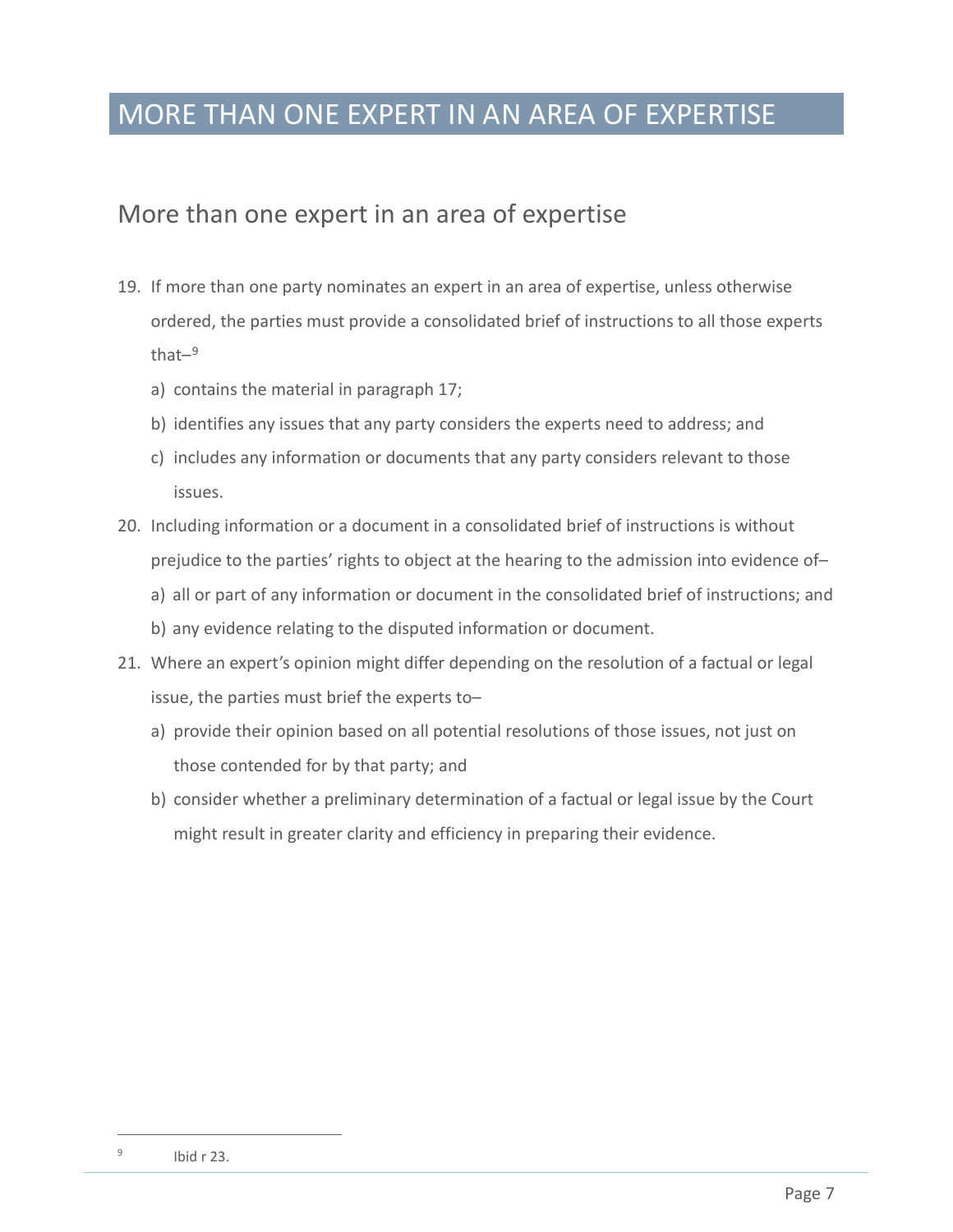### MEETINGS OF EXPERTS

### <span id="page-9-0"></span>Meetings of Experts

#### <span id="page-9-1"></span>PURPOSE OF MEETINGS OF EXPERTS

22. At a meeting of experts, they must:

- a) discuss and clarify the issues;
- b) identify any areas of agreement about their evidence;
- c) discuss and seek to resolve any areas of disagreement; and
- d) prepare a joint report.

#### <span id="page-9-2"></span>HOW MEETINGS OF EXPERTS ARE CONDUCTED

- 23. The parties and experts must manage the meeting process in accordance with this Practice Direction and the directions for the case. A meeting of experts starts when the experts first meet, whether in person or otherwise, and ends when they provide their signed joint report to the parties. A meeting of experts may occur over several sessions.
- 24. The experts are required to discuss and attempt to reach agreement about their evidence in relation to an issue in dispute as it relates to their area of expertise.<sup>[10](#page-9-3)</sup> They must explore the factors that underlie their conclusions and squarely address any differences between them.
- 25. The experts must consider the following during their discussions and in preparing their joint report–
	- a) Do they have the same information?
	- b) If not, does any new information affect their opinion?
	- c) Do they need any more information or instruction from the parties?
	- d) Do they need an opinion or instruction on a matter outside their area of expertise?
	- e) Are they using the same methodology and in the same way?
	- f) If not, why not?

<span id="page-9-3"></span> $10$  Ibid r 22.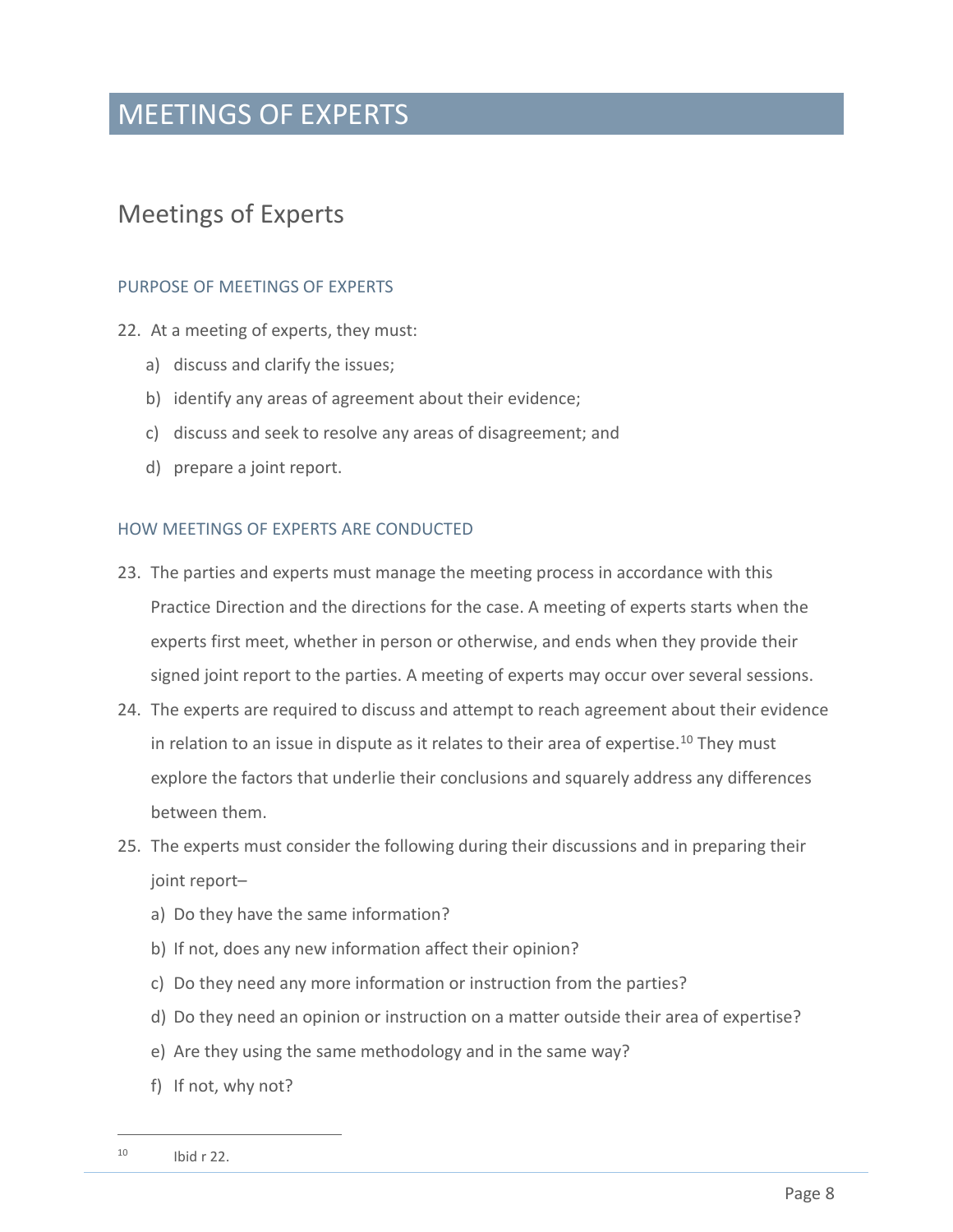### MEETINGS OF EXPERTS

- g) What scenarios are presented in the brief of instructions or in preceding expert reports (if any)?
- h) How should they address the possible outcomes from those scenarios?
- i) What are the points of agreement?
- j) For any disagreements:
	- i. Do they affect the decision that the Court has to make?
	- ii. Are they about:
		- a. the existence, relevance, or validity of an asserted or assumed fact;
		- b. what methodology that should be used to deal with the issue;
		- c. how that methodology should be applied;
		- d. the conclusions that arise from applying the methodology to the facts or assumptions; or
		- e. something else?
- k) How will they draft and finalise the joint report and by when?
- 26. The experts must refrain from conducting independent inquiries unless they have:
	- a) advised the parties of their intention to do so together with an estimate of the cost and time required to undertake those inquiries;
	- b) shared the results of their inquiries with all other experts within the same area of expertise before the conclusion of the meeting of experts.

#### <span id="page-10-0"></span>COMMUNICATIONS WITH THE PARTIES AND OTHER EXPERTS

- 27. Once the experts have commenced their meeting of experts, any communication from them to the parties must be in accordance with rule 26 of the Rules*.*
- 28. If the request raises a matter that requires direction or a ruling from the Court, an expert or a party may ask the Court to list the case for review.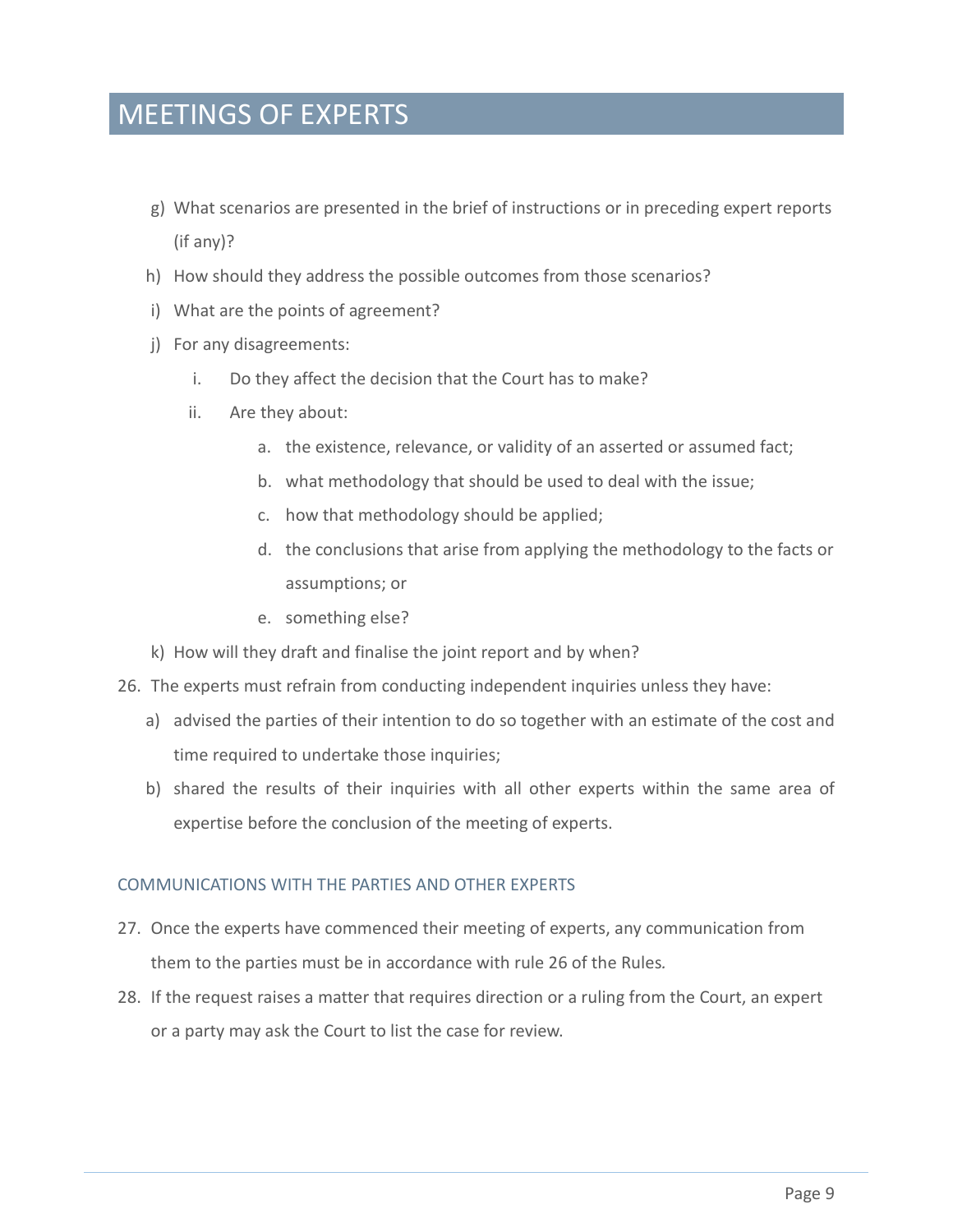### THE JOINT REPORT

### <span id="page-11-0"></span>The Joint Report

- 29. When parties have nominated more than one expert in an area of expertise, the experts must produce a joint report.
- 30. The applicant/appellant must file and serve the joint report as soon as practicable or as directed by the court.<sup>[11](#page-11-1)</sup>
- 31. The joint report is the primary report of the experts who author it.
- 32. Unless the Court gives leave to file a further expert report, the joint report is the experts' statement of evidence for the hearing.<sup>[12](#page-11-2)</sup>
- 33. The joint report must, for each expert who is an author, comply with the Rules.
- 34. The joint report must also–
	- a) Include an executive summary that states, for each issue on which they have been asked to give an opinion:
		- a. the matters on which they agree;
		- b. the matters on which they disagree but which are not material to their conclusions;
		- c. the matters of disagreement which are material to their conclusions, and short reasons for their disagreement.
	- b) For each matter of disagreement that is material to their conclusions, state how their conclusions would differ if the Court resolved the disagreement against their view on the matter.
- 35. In drafting their report, the experts must consider whether they have fully explained their opinions and the reasons for those opinions. They cannot raise a new matter in a further report or in their evidence in chief, without leave of the Court. Experts also cannot give

<span id="page-11-2"></span><span id="page-11-1"></span> $11$  Ibid r 24.

 $12$  Ibid r 29.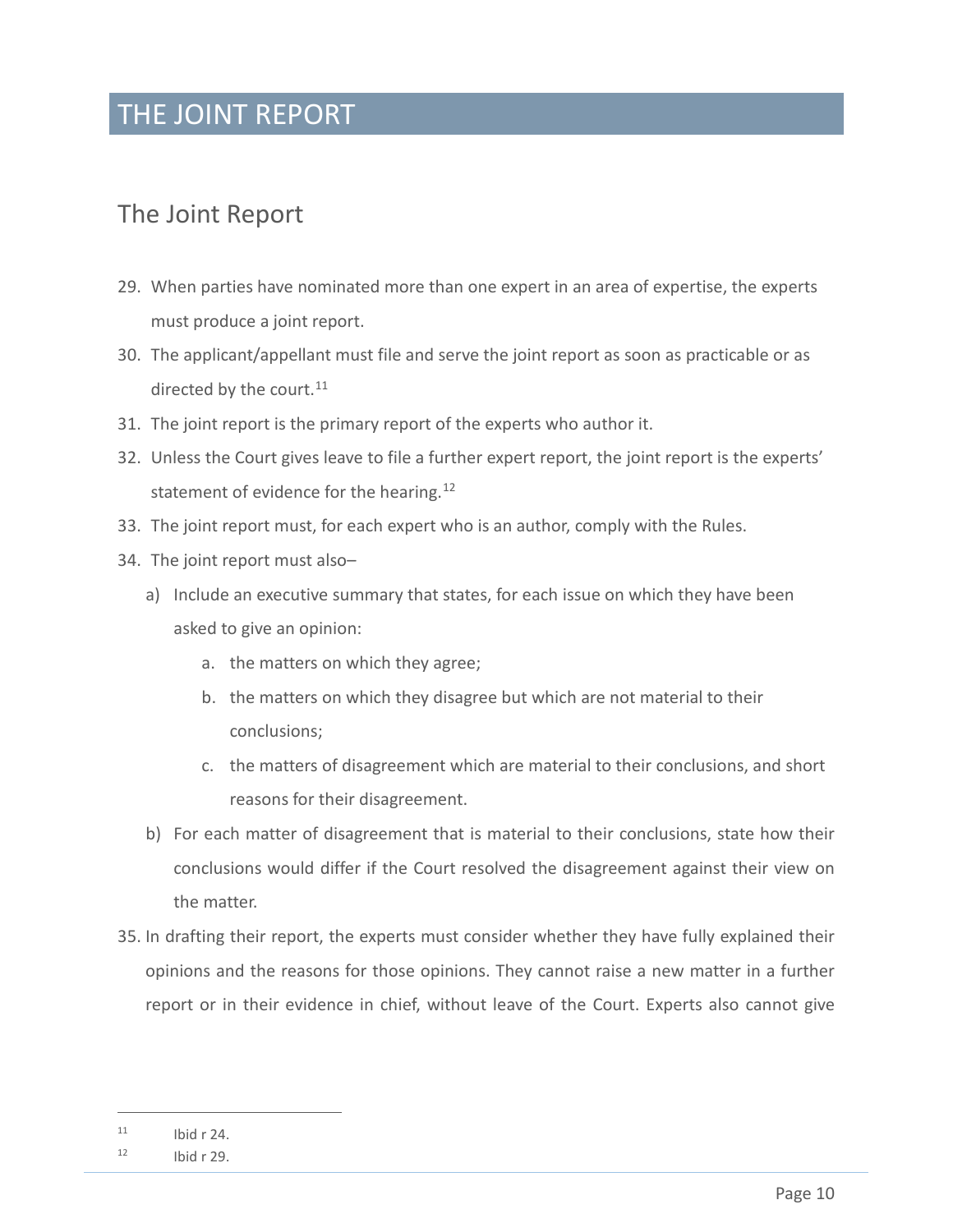# THE JOINT REPORT

expert evidence that is contrary to the opinion expressed in their reports unless the court gives leave.<sup>[13](#page-12-0)</sup>

<span id="page-12-0"></span><sup>13</sup> Ibid r 29(5).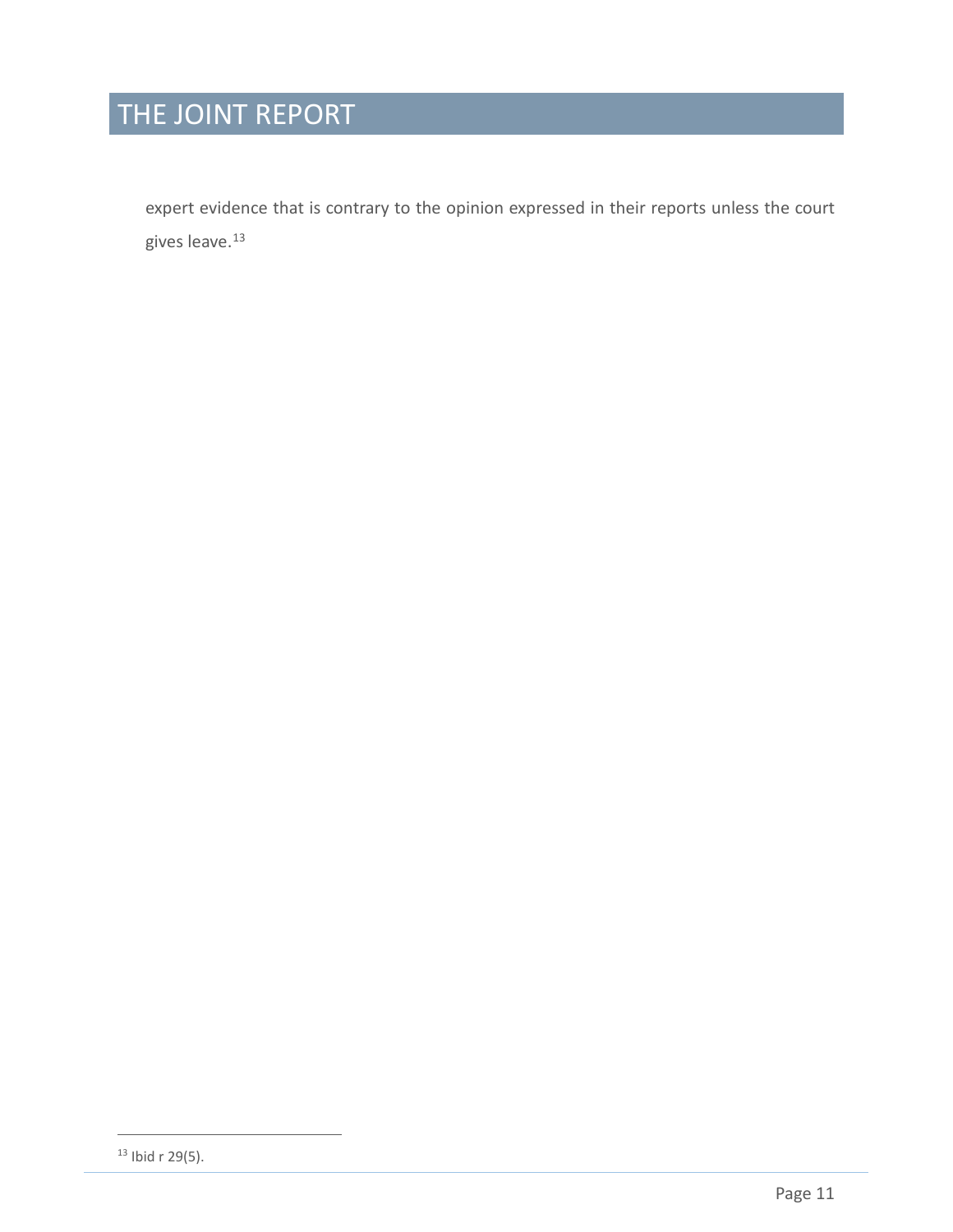### <span id="page-13-0"></span>Court Managed Expert Evidence (CMEE)

#### <span id="page-13-1"></span>THE DECISION TO DIRECT A MATTER TO CMEE

- 36. CMEE allows the Court to supervise the briefing and meeting of experts and production of their joint report.<sup>[14](#page-13-2)</sup>
- 37. The Court's objective in directing a case to CMEE is to promote an effective, efficient, and fair process for expert evidence, which reinforces–
	- a) the duty of the parties to brief the experts and prepare them to fulfill their role; and
	- b) the duty of experts to provide the Court with relevant and impartial evidence within their area of expertise.
- 38. Unless otherwise ordered, CMEE will commence with a case management conference and conclude when the Court directs.
- 39. The Court will consider whether to direct a case to CMEE on a case-by-case basis.
- 40. The Court will consider directing a case to CMEE if–
	- a) The parties nominate multiple experts; or
	- b) The case involves complex issues on which expert evidence will be required; or
	- c) The evidence of experts in one or more areas of expertise will impact on the evidence of other experts; or
	- d) The case has a history of non-compliance with the *Rules* or with directions made by the Court.

<span id="page-13-2"></span> $14$  Ibid r 27.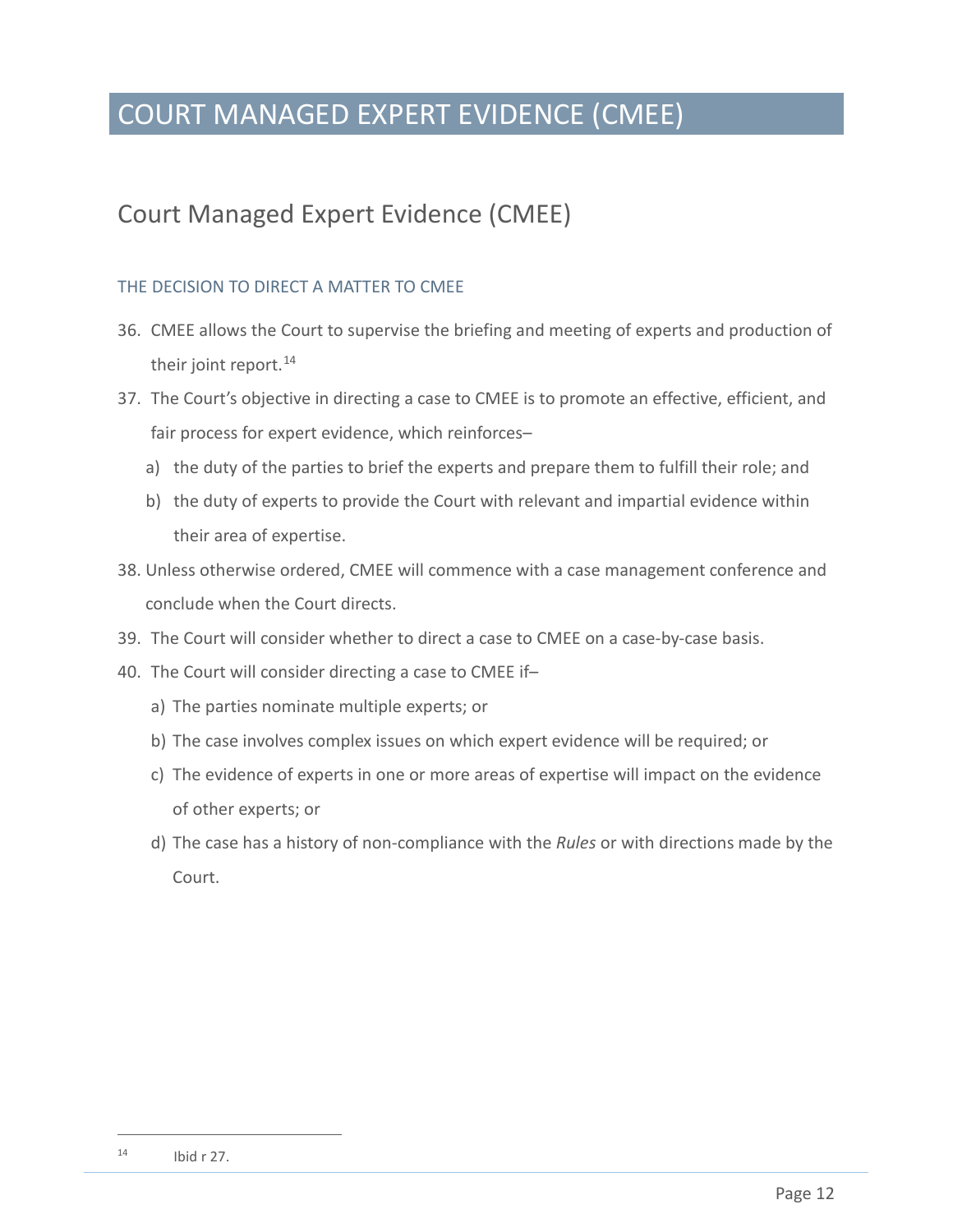#### <span id="page-14-0"></span>THE CMEE CONVENOR

- 41. The CMEE Convenor must be a Member or Judicial Registrar of the Court.
- 42. The role of the CMEE Convenor is procedural. Their role is to-<sup>[15](#page-14-2)</sup>
	- a) to work with the parties to manage the process for experts to meet and provide a joint report for the Court;
	- b) to work with the experts to ensure their joint report assists the Court to resolve an issue in dispute as it relates to their area of expertise; and
	- c) to assist the parties in case management.
- 43. The CMEE Convenor must perform their role in consultation with the parties and must ensure any disputes that arise during CMEE are resolved–
	- a) by agreement between the parties and or experts; or
	- b) by direction of the Court.
- 44. The CMEE Convenor cannot decide any substantive issue or procedural dispute in the case and cannot preside at an oral hearing, final hearing, or appeal from a decision made in the case.[16](#page-14-3)
- 45. Unless all parties agree in writing, and the CMEE Convenor agrees, the Court cannot appoint a CMEE Convenor to act as a Mediator in the case.

#### <span id="page-14-1"></span>THE POWERS OF THE CMEE CONVENOR

- 46. At the request of a party or on their own initiative, the CMEE Convenor may do any of the following–
	- a) convene a case management conference;
	- b) make procedural directions, with the consent of all parties including directions as to the management of the case.
	- c) discuss whether there are issues that require further direction from the Court;

 $15$  Ibid.

<span id="page-14-3"></span><span id="page-14-2"></span> $16$  Ibid r 27(2).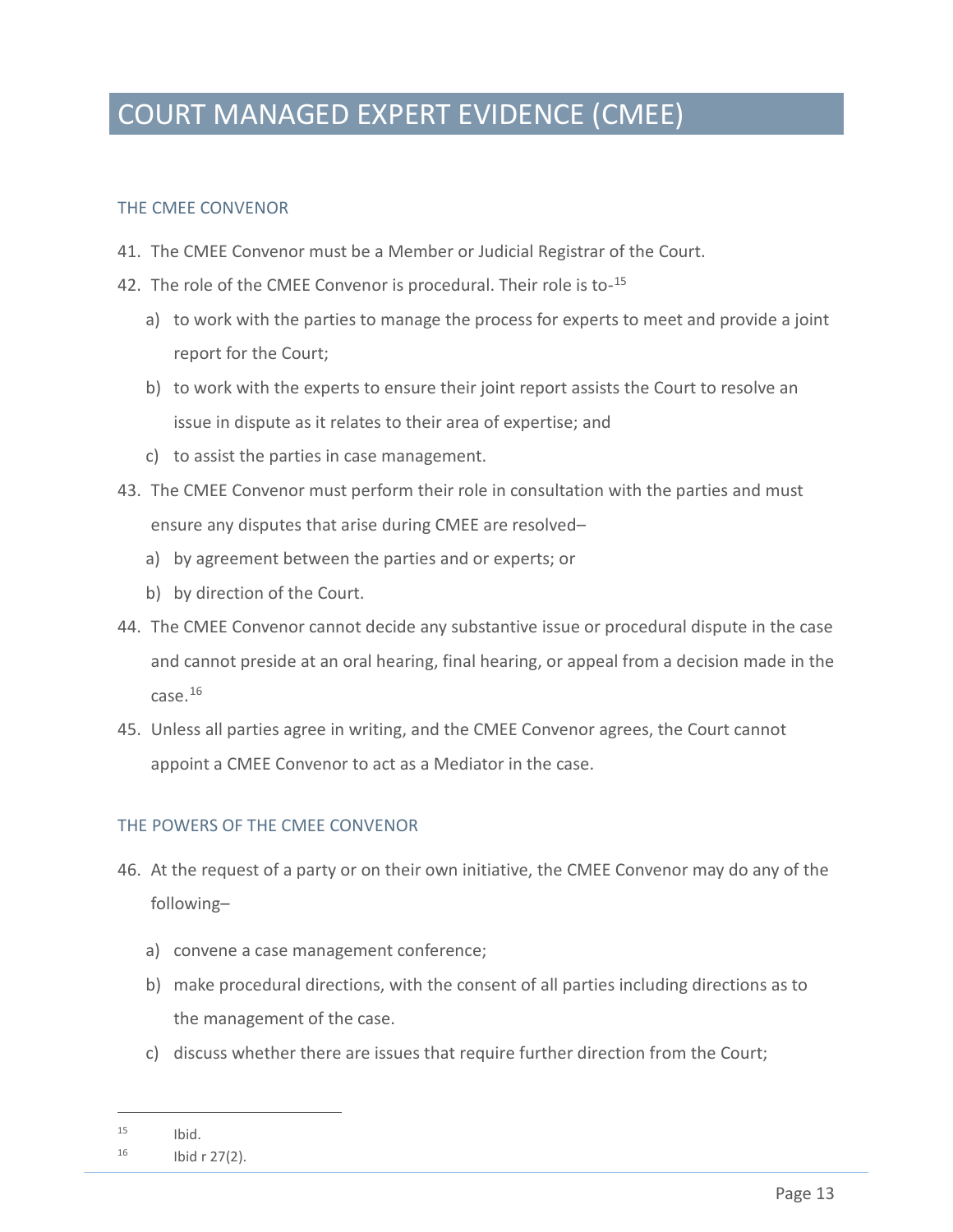- d) convene and chair a meeting of experts;
- e) list the case for review.
- 47. The CMEE Convenor may convene one or more case management conferences or meetings of experts, at the request of one or more of the parties and the experts, or on their own initiative.

#### <span id="page-15-0"></span>REPORTS BY THE CMEE CONVENOR

- 48. The CMEE Convenor must give a written report to the Court, if–
	- a) the CMEE may not conclude in time for the hearing to proceed on the dates listed or reserved in the Court calendar;
	- b) consent directions alter any previous order made by the Court;
	- c) the parties cannot agree on how an issue affecting the expert evidence should be resolved or managed;
	- d) the parties request the CMEE Convenor to do so;
	- e) the Court requests a report;
	- f) the CMEE Convenor considers it appropriate.
- 49. Before reporting to the Court, the CMEE Convenor must–
	- a) provide the parties with a draft report; and
	- b) give the parties an opportunity to comment on the report before it is finalised.

#### <span id="page-15-1"></span>CMEE REPORTS

50. As soon as practicable after they are made, the CMEE Convenor must place a CMEE report on the Court file.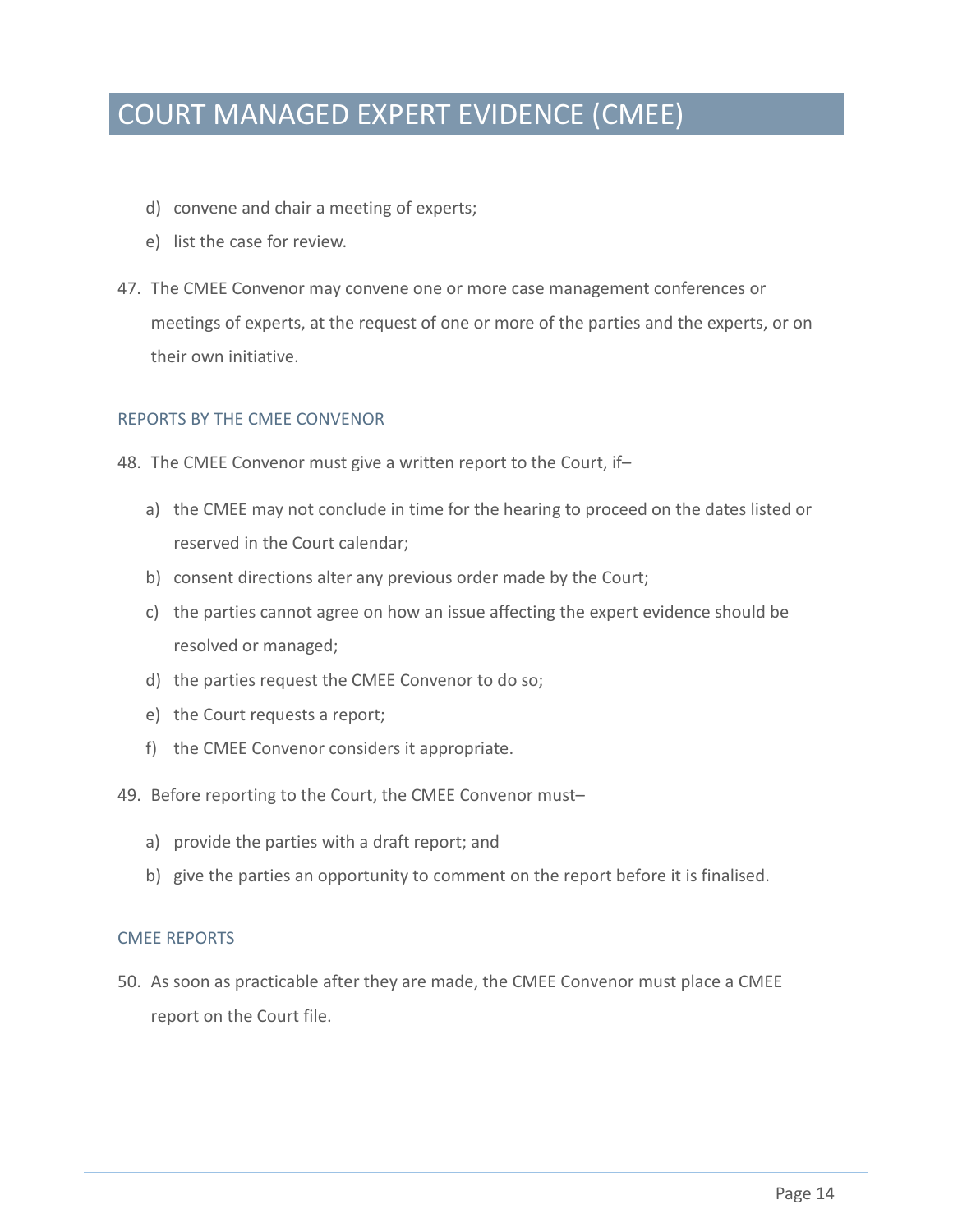#### <span id="page-16-0"></span>CASE MANAGEMENT CONFERENCES

- 51. Usually, the CMEE will commence with a case management conference.
- 52. The CMEE Convenor must not meet with a party in the absence of any other party, unless all parties agree.
- 53. During a case management conference, the CMEE Convenor may assist the parties to do all or any of the following–
	- a) identify and clarify the issues in dispute;
	- b) decide which issues will require expert evidence;
	- c) identify which experts should produce joint reports and on which issues;
	- d) determine the sequence in which meetings of experts should take place;
	- e) establish, manage, and adjust the timetable for briefing experts, meetings of experts, and joint reports;
	- f) ensure the experts have the information they need to fulfil their function;
	- g) prepare a consolidated brief to the experts, including fixing the issues or questions they will be asked to address;
	- h) make arrangements for providing secretarial and administrative assistance for the experts;
	- i) communicate with experts after they have commenced their meeting of experts;
	- j) as joint reports are filed, consider whether those reports have consequences for the management of evidence by other experts;
	- k) agree upon directions for case management.

#### <span id="page-16-1"></span>RESTRICTION ON DISCLOSURE ABOUT CASE MANAGEMENT CONFERENCES

54. Except by a written report as provided for by this Practice Direction, the Convenor must not disclose anything done or said, or an admission made, at a case management conference unless required by law.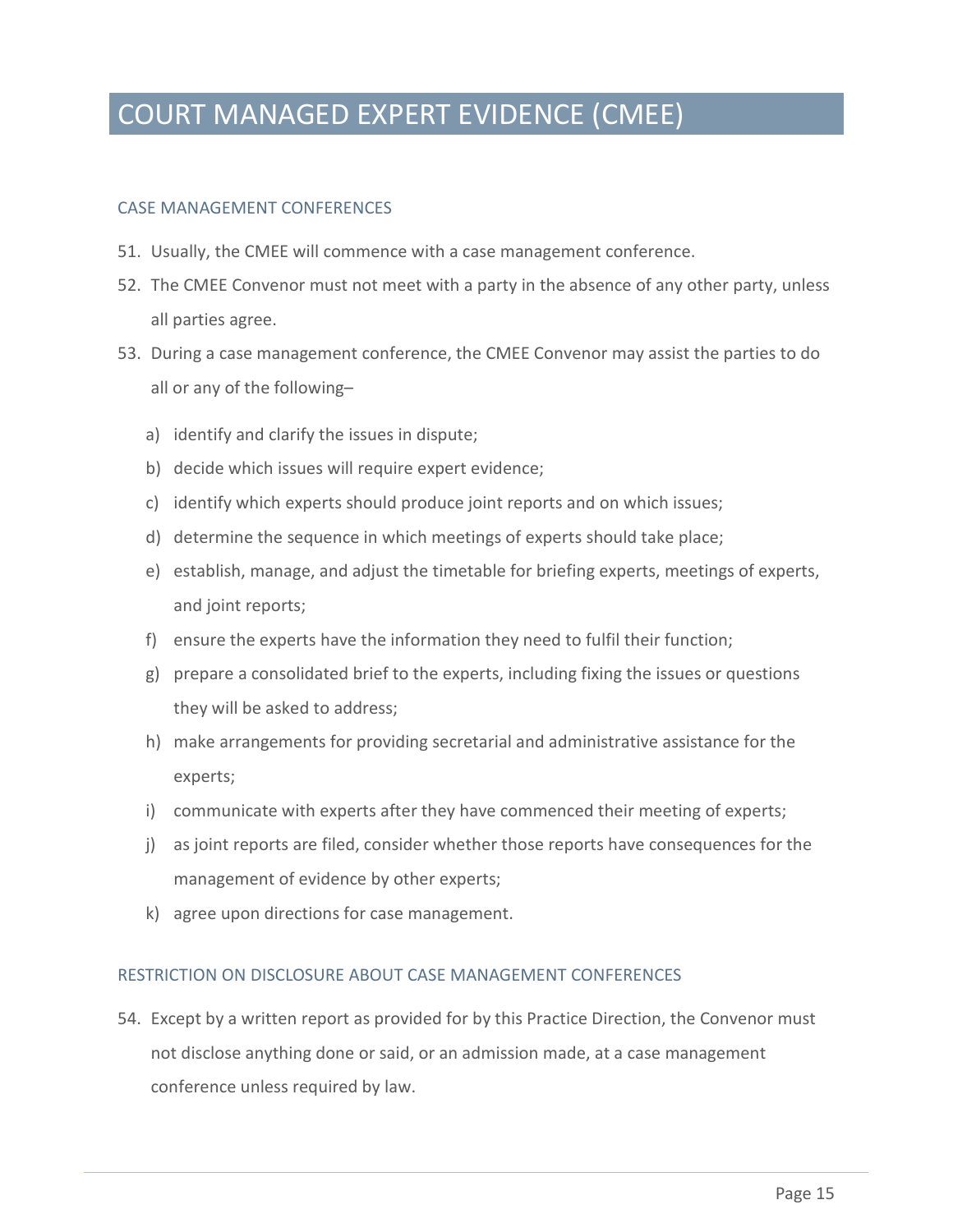- 55. Evidence of anything done or said, or an admission made, at a case management conference is not admissible at any stage in the case, another case in the Land Court or in a civil proceeding unless-<sup>[17](#page-17-1)</sup>
	- a) all parties agree it may be admitted into evidence; or
	- b) it is evidence about consent to a direction made at a case management conference; or
	- c) it is relevant to a civil proceeding founded on fraud alleged to relate to, or to have happened during, the conference.

#### <span id="page-17-0"></span>THE CMEE CONVENOR CHAIRS THE MEETING OF EXPERTS

- 56. The CMEE Convenor will chair a meeting of experts convened during a CMEE, unless the CMEE Convenor, in consultation with the parties, considers it is unnecessary to do so.
- 57. The role of the CMEE convenor in chairing a meeting of experts is to facilitate the experts to–
	- a) discuss and attempt to reach agreement on their evidence in relation to an issue in dispute as it relates to their area of expertise; and
	- b) prepare a joint report.
- 58. The CMEE Convenor will ensure that the experts understand
	- a) the expert's duty to the Court;
	- b) the CMEE process;
	- c) the Court's expectations of an expert in their oral and written evidence; and
	- d) the Court's procedures for taking oral evidence from experts.
- 59. In consultation with the experts, and subject to any directions by the Court, the CMEE Convenor may fix dates, times, and venues for meetings, including resumed or further meetings, and may provide reasonable access to Court facilities for the meetings.

<span id="page-17-1"></span> $17$  Ibid r 25.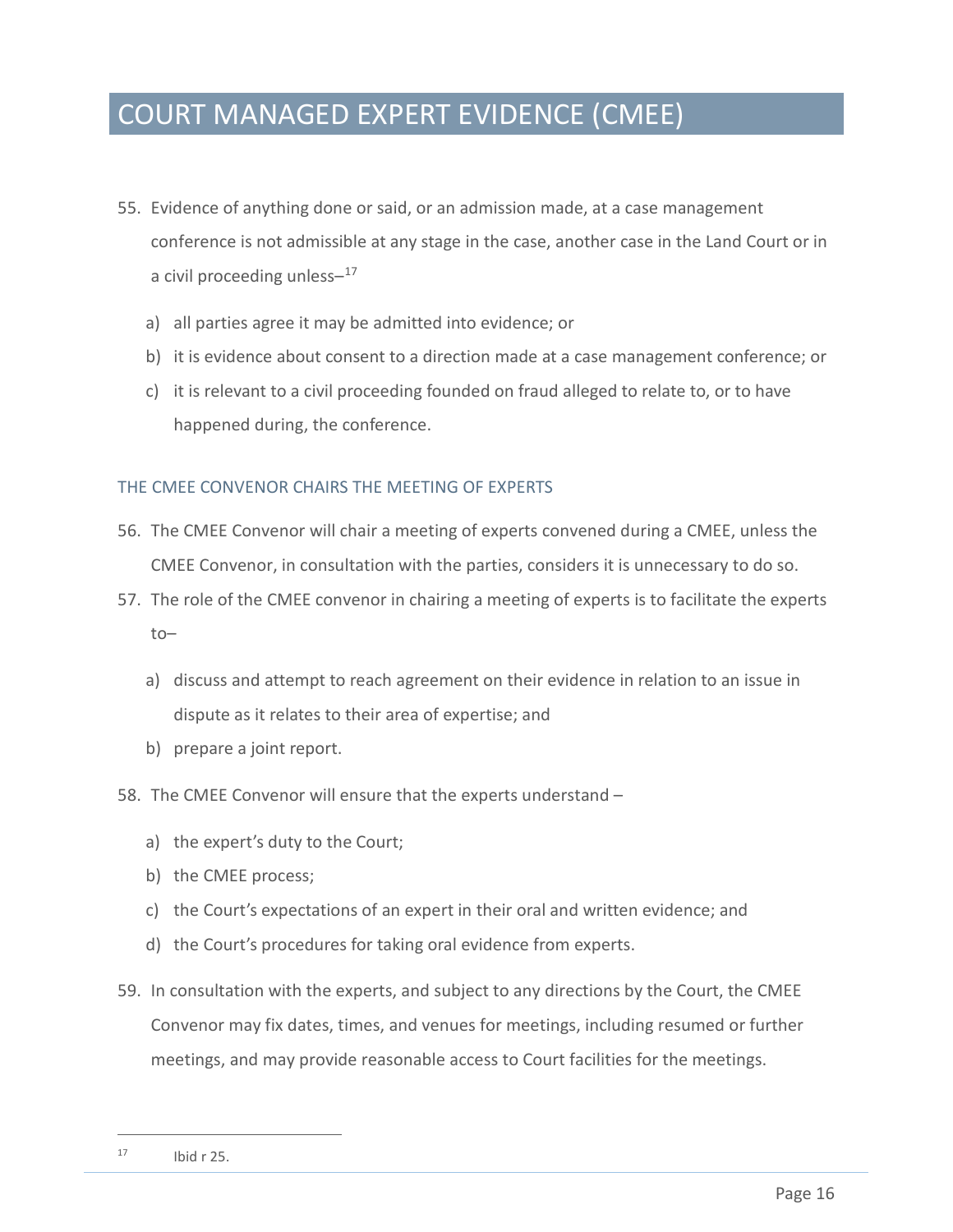- 60. The CMEE Convenor must chair the meeting in a way that allows and encourages all participants to engage in a comprehensive and professional discussion of their evidence.
- 61. The CMEE Convenor must not–
	- a) give an expert witness legal advice on any matter; or
	- b) attempt to influence an expert witness to adopt or reject a particular opinion;
	- c) meet with any expert attending a meeting of experts unless all the experts attending that meeting participate.

#### <span id="page-18-0"></span>COMMUNICATIONS BETWEEN EXPERT WITNESSES AND THE PARTIES OR OTHER EXPERT **WITNESSES**

- 62. The CMEE Convenor will manage the communications between the experts participating in a meeting of experts and the parties, and other experts engaged by the parties, to $-18$  $-18$ 
	- a) seek further information;
	- b) clarify instructions;
	- c) understand the evidence of other experts engaged by the parties.
- 63. The CMEE Convenor must keep the parties informed of the current schedule of meetings of experts and any changes to it.

#### <span id="page-18-1"></span>JOINT REPORT

- 64. The CMEE Convenor may assist the experts to–
	- a) check they have addressed all issues identified in their brief or have explained why they cannot do so;
	- b) confirm they have not expressed an opinion outside their area of expertise;

<span id="page-18-2"></span> $18$  Ibid rr 26 and 27.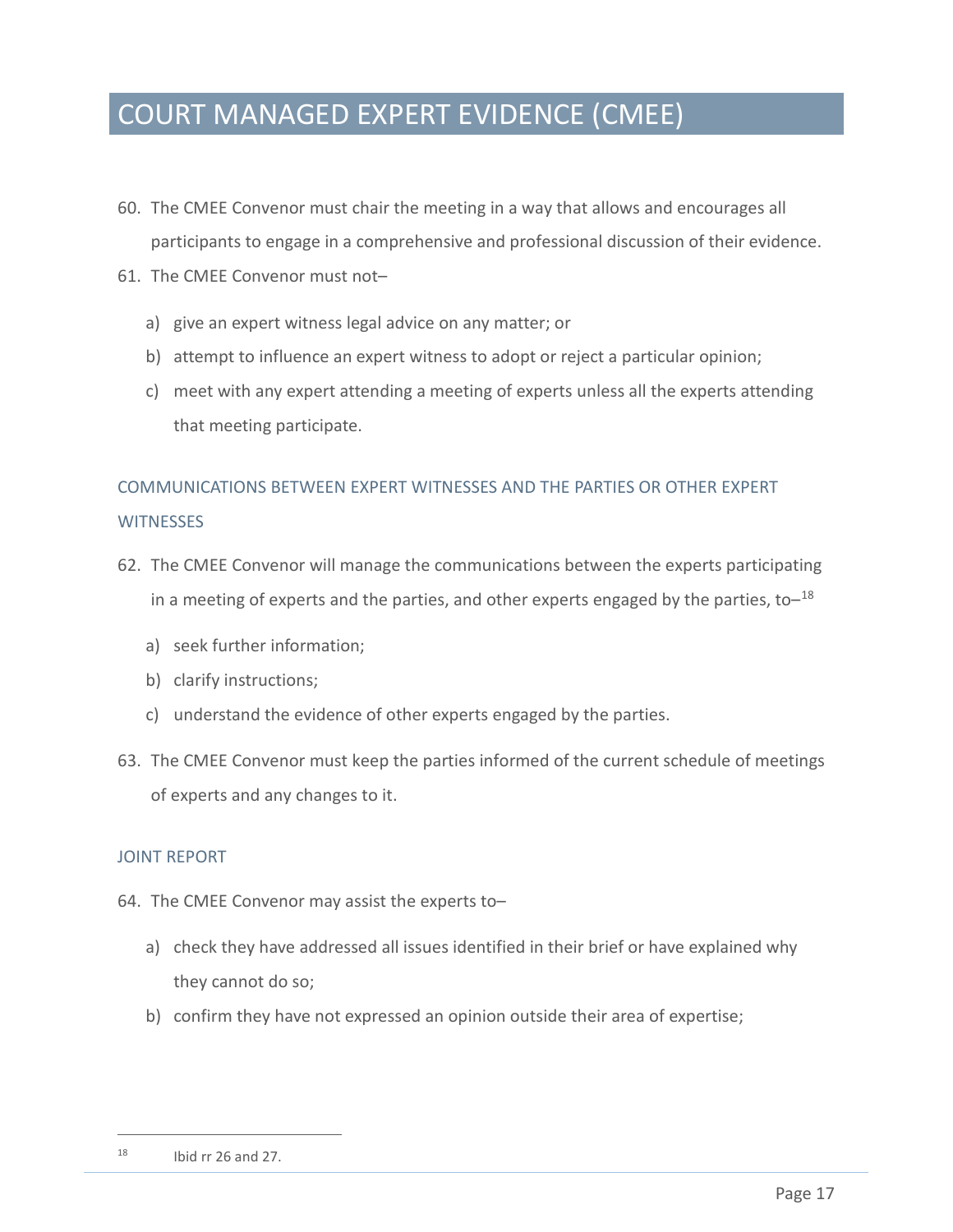- c) check they have addressed all scenarios arising from the issues and from the evidence of other experts, to the extent that evidence is relevant to the issues they must address;
- d) check they have each considered the underlying facts, assumptions, methodologies, and conclusions of any other expert included in the report;
- e) check that, to the extent they disagree on the matters in (d) above, they each explain–
	- i. why they disagree; and
	- ii. what their evidence would be if the Court accepted the evidence of the other expert on any of those matters; and
- f) identify aspects of their evidence they may need to clarify so the Member who will conduct the hearing can understand it.

#### <span id="page-19-0"></span>RESTRICTION ON DISCLOSURES ABOUT MEETINGS OF EXPERTS

- 65. The CMEE Convenor must not disclose anything done or said, or an admission made, during a meeting of experts unless all expert witnesses agree or unless required by law.
- 66. Evidence of anything done or said, or an admission made at a meeting of experts is not admissible at any stage in the case, in another case in the Land Court, or in a civil proceeding unless–[19](#page-19-1)
	- a) all parties agree it may be admitted into evidence; or
	- b) it is relevant to a civil proceeding founded on fraud alleged to be connected to, or to have happened during, the meeting.

<span id="page-19-1"></span><sup>19</sup> Ibid r 25.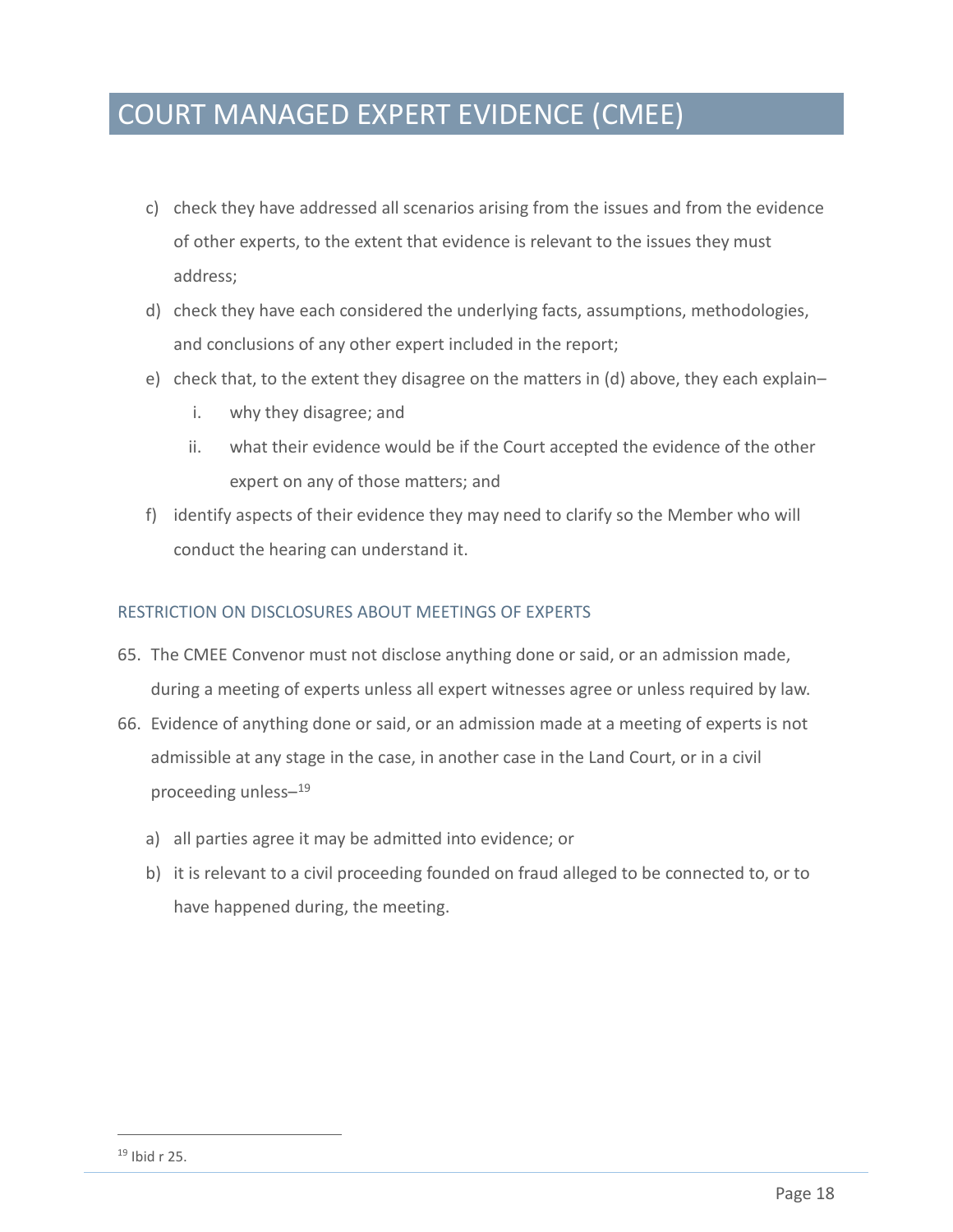## CONCURRENT EVIDENCE

### <span id="page-20-0"></span>Concurrent Evidence

- 67. Unless otherwise ordered, experts will give their evidence concurrently.
- 68. Evidence is given concurrently when two or more experts in the same or closely related areas of expertise give evidence at the same time.
- 69. The Court may direct experts to give their evidence consecutively.
- 70. Evidence is given consecutively when each expert in the same or closely related areas of expertise gives their evidence individually, in turn.

#### <span id="page-20-1"></span>SETTING THE AGENDA FOR A CONCURRENT EVIDENCE SESSION

- 71. The parties must jointly propose a draft agenda for concurrent evidence by the date directed by the hearing Member.
- 72. The agenda must
	- a) identify the areas of disagreement between the experts upon which a party wishes to ask questions; and
	- b) identify the parts of the joint report that relate to each agenda item.
- 73. The Member will settle the agenda and may direct that specified topics are dealt with before or after the concurrent evidence session.

#### <span id="page-20-2"></span>OVERVIEW OF PROCEDURE FOR A CONCURRENT EVIDENCE SESSION

- 74. The experts are sworn or affirmed at the same time.
- 75. Usually, concurrent evidence will occur with all experts present in person and seated together. However, a Member may approve an expert participating by telephone or video link.
- 76. The Member will use the agenda to facilitate a discussion in which
	- a) the experts, the parties and their representatives, and the Member will all participate;